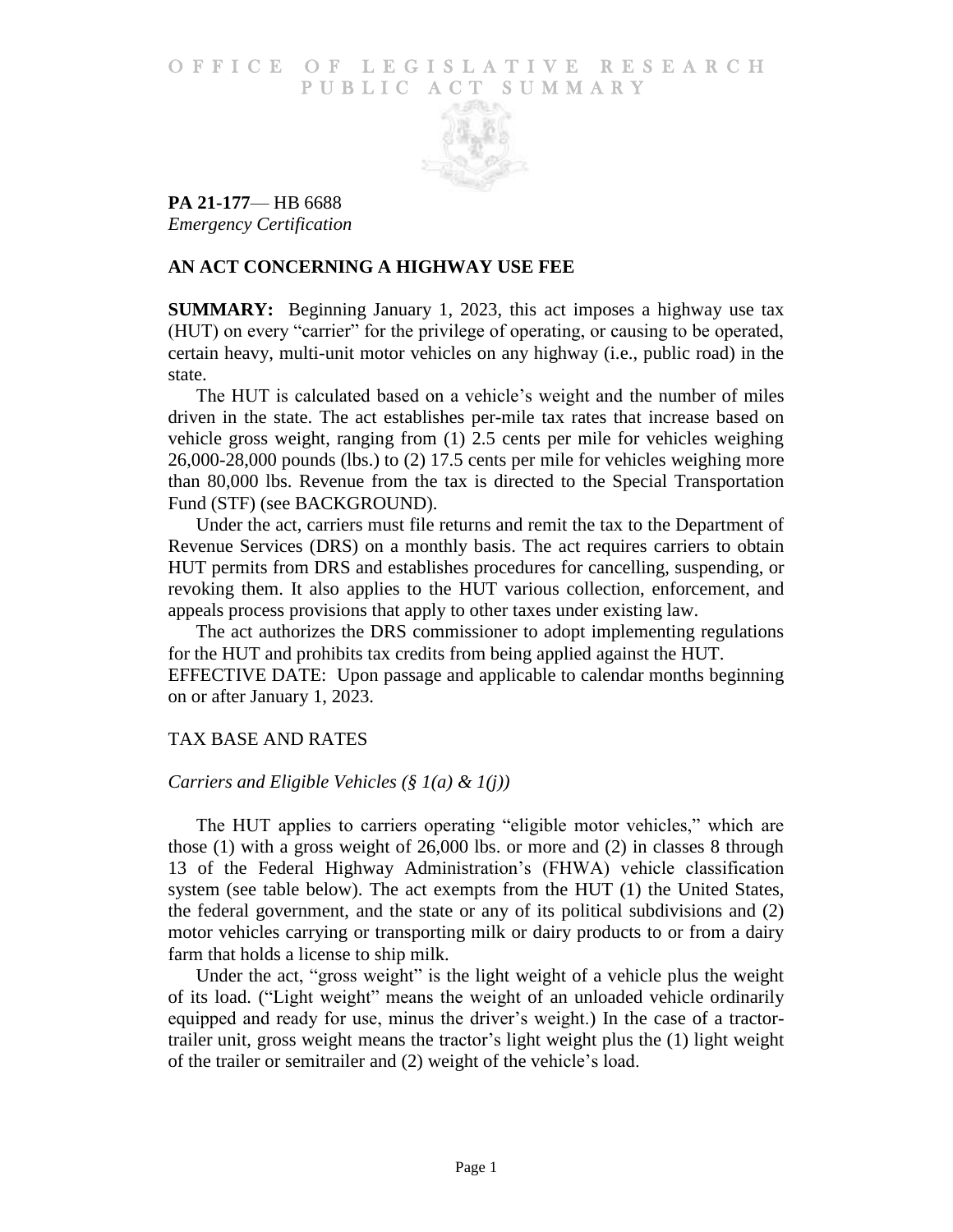| <b>Not Subject to HUT</b> |                             | <b>Subject to HUT</b> |                                          |
|---------------------------|-----------------------------|-----------------------|------------------------------------------|
| <b>Class</b>              | <b>Vehicles</b>             | <b>Class</b>          | <b>Vehicles</b>                          |
| 1                         | Motorcycles                 | 8                     | Single trailer, 3- or 4- axle trucks     |
| $\overline{2}$            | Passenger cars              | 9                     | Single trailer, 5-axle trucks            |
| 3                         | Pickups, panels, and vans   | 10                    | Single trailer, 6+ axle trucks           |
| 4                         | <b>Buses</b>                | 11                    | Multi-trailer, 5 or fewer axle<br>trucks |
| 5                         | Single unit, 2-axle trucks  | 12                    | Multi-trailer, 6-axle trucks             |
| 6                         | Single unit, 3-axle trucks  | 13                    | Multi-trailer, 7+ axle trucks            |
| 7                         | Single unit, 4+ axle trucks |                       |                                          |

# **FHWA Vehicle Classification and Tax Status**

The act requires each carrier to maintain, on a monthly basis, a list of all eligible motor vehicles it operated or caused to be operated in the month. Carriers must maintain these lists for at least four years and make them available to DRS upon request.

## *Tax Rate (§ 1(b))*

The act requires carriers to determine their tax due on a monthly basis by (1) calculating the number of miles traveled by each eligible motor vehicle the carrier operated or caused to be operated in the state and (2) multiplying each vehicle's miles traveled by the rate corresponding to its gross weight. The rates range from 2.5 cents per mile to 17.5 cents per mile, as shown in the table below.

| <b>Gross Weight</b><br>(lbs.) | <b>Rate</b><br>(cents per mile) | <b>Gross Weight</b><br>(lbs.) | <b>Rate</b><br>(cents per mile) |
|-------------------------------|---------------------------------|-------------------------------|---------------------------------|
| 26,000-28,000                 | 2.50                            | 54,001-56,000                 | 6.54                            |
| 28,001-30,000                 | 2.79                            | 56,001-58,000                 | 6.83                            |
| 30,001-32,000                 | 3.08                            | 58,001-60,000                 | 7.12                            |
| 32,001-34,000                 | 3.37                            | 60,001-62,000                 | 7.40                            |
| 34,001-36,000                 | 3.65                            | 62,001-64,000                 | 7.69                            |
| 36,001-38,000                 | 3.94                            | 64,001-66,000                 | 7.98                            |
| 38,001-40,000                 | 4.23                            | 66,001-68,000                 | 8.27                            |
| 40,001-42,000                 | 4.52                            | 68,001-70,000                 | 8.56                            |
| 42,001-44,000                 | 4.81                            | 70,001-72,000                 | 8.85                            |
| 44,001-46,000                 | 5.10                            | 72.001-74,000                 | 9.13                            |
| 46,001-48,000                 | 5.38                            | 74,001-76,000                 | 9.42                            |
| 48,001-50,000                 | 5.67                            | 76,001-78,000                 | 9.71                            |
| 50,001-52,000                 | 5.96                            | 78,001-80,000                 | 10.00                           |
| 52,001-54,000                 | 6.25                            | 80,001 and over               | 17.50                           |

**Highway Use Tax Rates**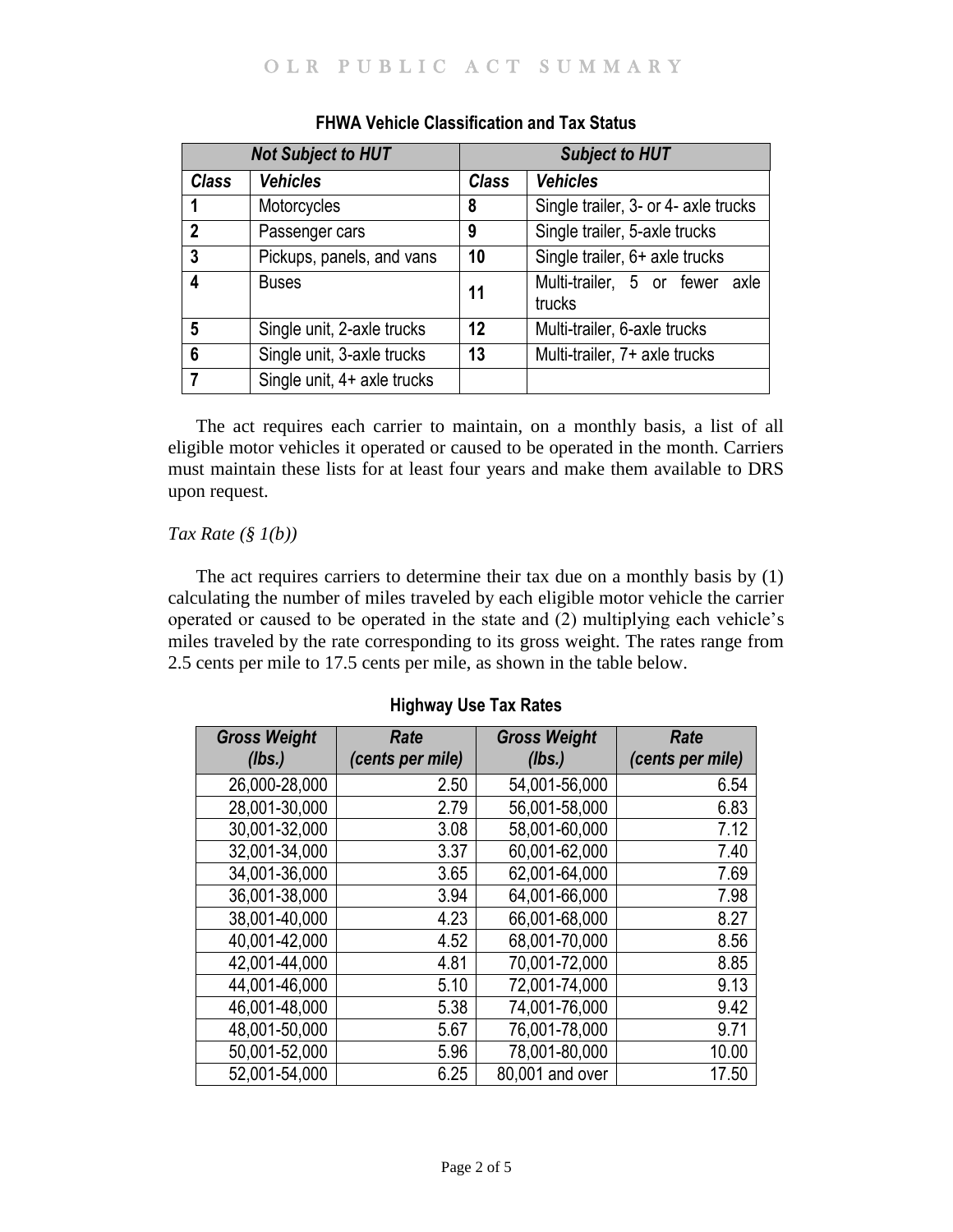#### HUT ADMINISTRATION

*Returns (§ 1(c))*

Under the act, each carrier must file a monthly return with DRS in a form and with the information that the commissioner requires and pay the taxes owed. The returns and tax payments are due by the last day of the month following the month for which a carrier is filing a return. The act requires carriers to file returns and pay the tax by electronic funds transfer in accordance with existing law.

#### *Deposit and Recording of Revenue (§ 1(c) & 1(r))*

The act requires the DRS commissioner to deposit HUT revenue into the STF (see BACKGROUND). This comports with existing law, which requires that, beginning July 1, 2015, all funds that the state receives or collects on account of, or derived from, the use of highways be credited to the STF (CGS § 13b-61(b)(19)).

At the close of each fiscal year, beginning with FY 23, the act authorizes the state comptroller to record as revenue for the fiscal year the amount DRS received from the HUT no later than five business days after the end of July following the end of the fiscal year.

#### *HUT Permits (§ 1(d) & 1(e))*

*Application and Issuance.* The act requires each carrier to apply to DRS for a HUT permit in the manner and with the information he prescribes. It prohibits carriers from operating, or causing to be operated, any eligible motor vehicle in the state without a HUT permit on or after January 1, 2023.

DRS must grant and issue a permit to a carrier upon receiving its fully completed application. The permit is (1) valid only for the carrier to which it is issued and the eligible motor vehicles the carrier operates or causes to be operated and (2) not assignable. Carriers must keep a copy of the permit in each eligible motor vehicle they operate or cause to be operated.

*Suspension, Revocation, and Cancellation.* Under the act, DRS must order a hearing if a carrier (1) fails to comply with any HUT provision or (2) files a return for four successive months indicating that none of the eligible motor vehicles that the carrier operated or caused to be operated used roads in the state. During the hearing, the carrier must show cause as to why its permit should not be  $(1)$ suspended or revoked for failing to comply with any HUT provision or (2) cancelled for filing returns showing no road use in Connecticut.

The commissioner must give written notice of the hearing's date, time, and location, personally or via registered or certified mail, at least (1) 10 days before a hearing for failure to comply with any HUT provision and (2) 30 days before a hearing on cancelling a permit following its nonuse. If the commissioner revokes or suspends a permit after a hearing, he must not restore it or issue a new permit to the carrier until he is satisfied that it will comply with the HUT. If he cancels a permit, he must not issue a new one until he is satisfied that the carrier will use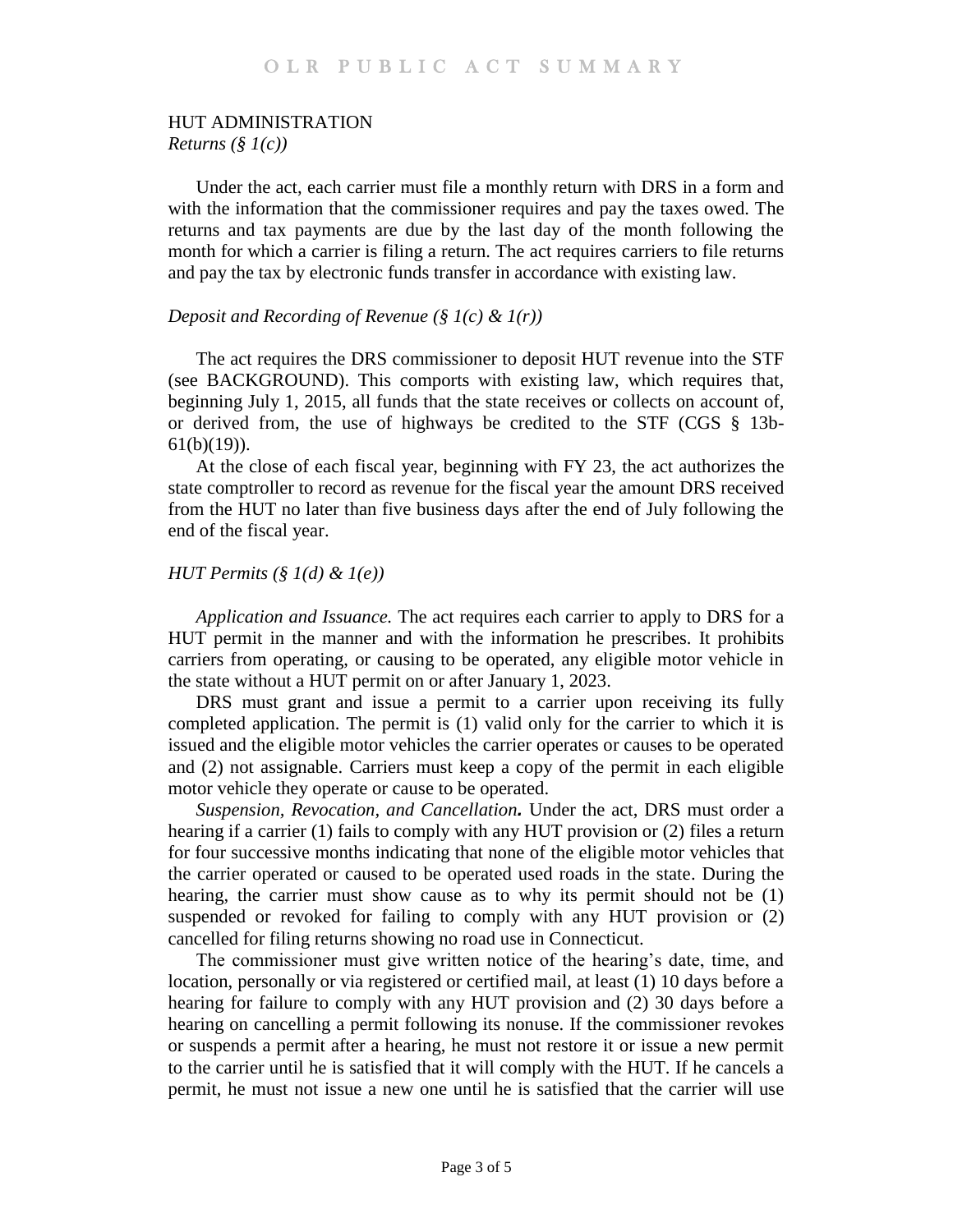roads in the state.

# *Tax Collection and Enforcement (§ 1(f)-1(n) & 1(p))*

The act applies various collection, enforcement, and appeals process provisions to the HUT that apply to other taxes under existing law. They include the following:

- 1. The DRS commissioner may (a) impose a deficiency assessment and penalty; (b) impose record retention requirements on taxpayers and examine all of their records; (c) administer oaths, subpoena witnesses, and receive testimony; and (d) collect the tax and any penalties using the same methods for collecting unpaid admissions and dues taxes (i.e., tax warrants, liens against real property, and foreclosure against that property).
- 2. Carriers may (a) request a hearing from the commissioner on the amount of fees or related penalties they must pay and appeal the hearing decision to Superior Court if aggrieved and (b) apply for a refund if they believe they overpaid the HUT.

The table below lists the penalties in existing law that the act applies to the HUT. Additionally, any person that knowingly violates a HUT-related provision for which a penalty is not provided must be fined \$1,000.

| <b>Action</b>                                                                                                                       | <b>Penalty</b>                                                                                                                                         |  |
|-------------------------------------------------------------------------------------------------------------------------------------|--------------------------------------------------------------------------------------------------------------------------------------------------------|--|
| Deficiency assessment                                                                                                               | Amount of deficiency plus 1% monthly interest                                                                                                          |  |
|                                                                                                                                     | 10% of deficiency amount or \$50, whichever is greater,<br>if the deficiency was due to negligence or intentional<br>disregard                         |  |
|                                                                                                                                     | 25% of the deficiency amount if the deficiency was due<br>to fraud or an attempt to evade                                                              |  |
| Return made by DRS<br>commissioner when no return<br>has been filed                                                                 | 10% of the tax due or \$50, whichever is greater, plus<br>1% monthly interest                                                                          |  |
| Willful failure to pay tax, file<br>return, keep records, or<br>supply information                                                  | Up to one year of imprisonment, fine of up to \$1,000,<br>or both, in addition to any other penalty provided by<br>law                                 |  |
| Willful delivery or disclosure to<br>DRS commissioner of false or<br>fraudulent documents                                           | Class D felony (i.e., up to five years' imprisonment, fine<br>of up to \$5,000, or both), in addition to any other<br>penalty provided by law          |  |
| Willful failure by a person,<br>other than a carrier, that is<br>required on the carrier's behalf<br>to collect, truthfully account | Total amount of tax evaded, not collected, or not<br>accounted for and paid, including any penalty or<br>interest attributable to the above violations |  |

**Penalties Applicable to the HUT**